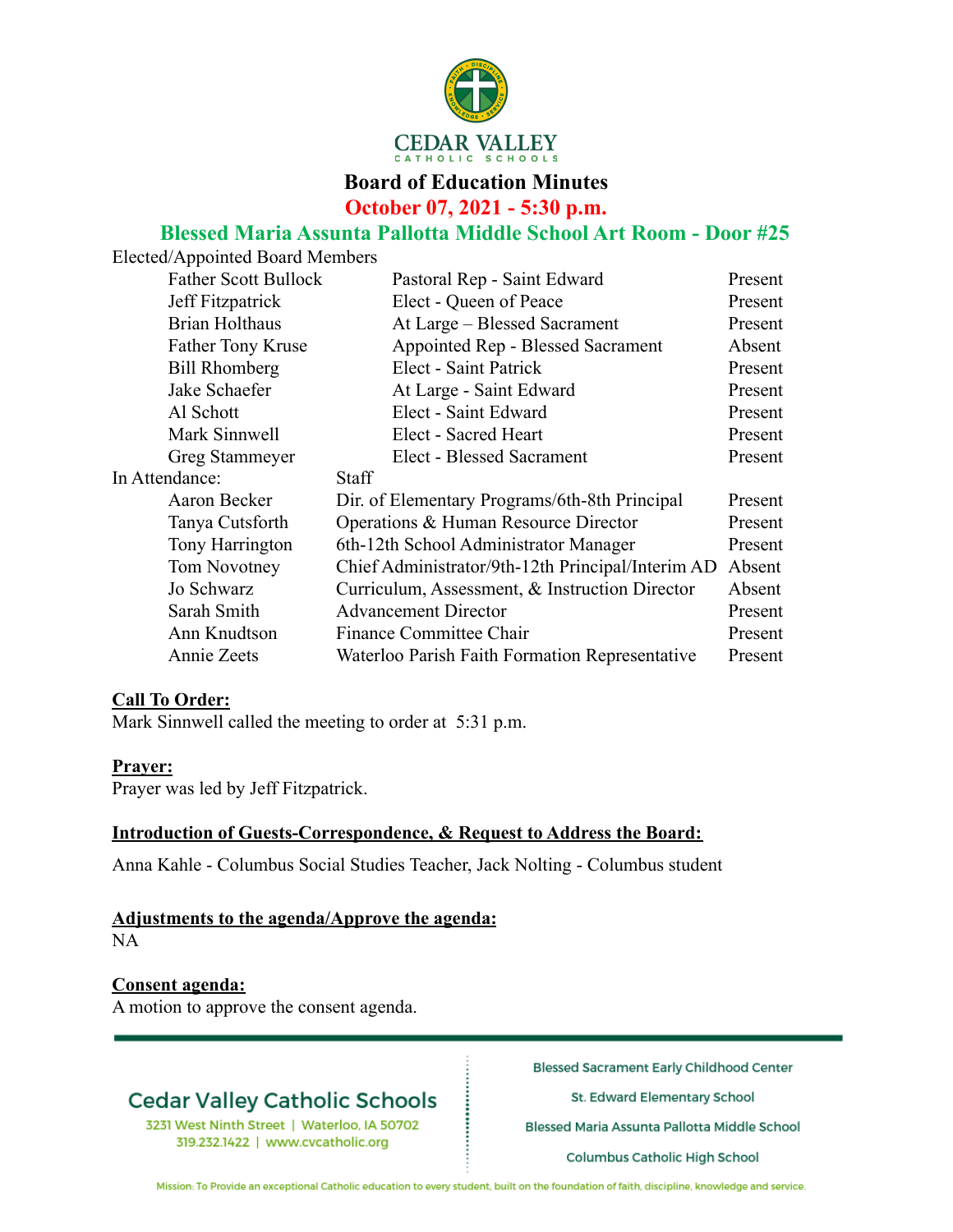

(Father Scott Bullock, Bill Rhomberg) Motion Carried.

#### **Information:**

1. CHS Service Students Used Uniform Sale - Jack Nolting, Sarah Smith Jack Nolting, a senior Service Class participant presented a project to the board about a used uniform sale to be held at Columbus Catholic High School. Thursday, October 19th from 5 pm-8pm. 1-5 for set up with 15-20 volunteers of either students or staff. All proceeds will be used to help support financial assistance to families in the school. Merchandise will be priced for all the products currently in stock from snow pants to shirts to shoes to backpacks. The sale will be open to all parish members along with students in the system. Pricing of the clothes will be a minimum and/or donation for the clothing.

2. State BEDS Enrollment - Tanya Cutsforth

Data was included in the board packet. K-12 enrollment was reported as 698. 303 for K-5th, 148 6th-8th, 247 9th-12th

3. Update on COVID Guidance - Brian Holthaus, Tanya Cutsforth

The COVID committee letter to parents was given out for review. No new updates.

4. Withdrawal Demographic Report - Sarah Smith

Data was included in the board packet. 90 students transferred from the current grades 1st through 12th grade. There were many reasons for the transfers from moving out of the area to open enrollment to smaller surrounding districts to financial reasons.

5. Strategic Plan, Review of Marketing & Messaging to Parents - Sarah Smith Sarah updated the board on the current state of the strategic plan. A plan for a state of the school will be planned for Catholic Schools Week. The plan is to get the plan out at the end of October. Use November and December to plan the state of the school system to address to the public at the end of January. The administration, strategic committee, and school board would be part of the communication at this event in January. Any suggestions or changes should be sent to Sarah in the next week so changes may be made and the communication be sent out to parents.

6. Mental Health Services with Allen Hospital - Tanya Cutsforth, Tony Harrington The contract with Allen Hospital for mental health counseling was presented to the board. The contract was signed. Tony will be working with the new counseling starting on Friday, October 8th.

#### **Old business – Action Items:**

#### **New business – Action Items:**

1. Early Graduation Request - Tony Harrington

### **Cedar Valley Catholic Schools**

3231 West Ninth Street | Waterloo, IA 50702 319.232.1422 | www.cvcatholic.org

**Blessed Sacrament Early Childhood Center** 

St. Edward Elementary School

Blessed Maria Assunta Pallotta Middle School

Columbus Catholic High School

Mission: To Provide an exceptional Catholic education to every student, built on the foundation of faith, discipline, knowledge and service.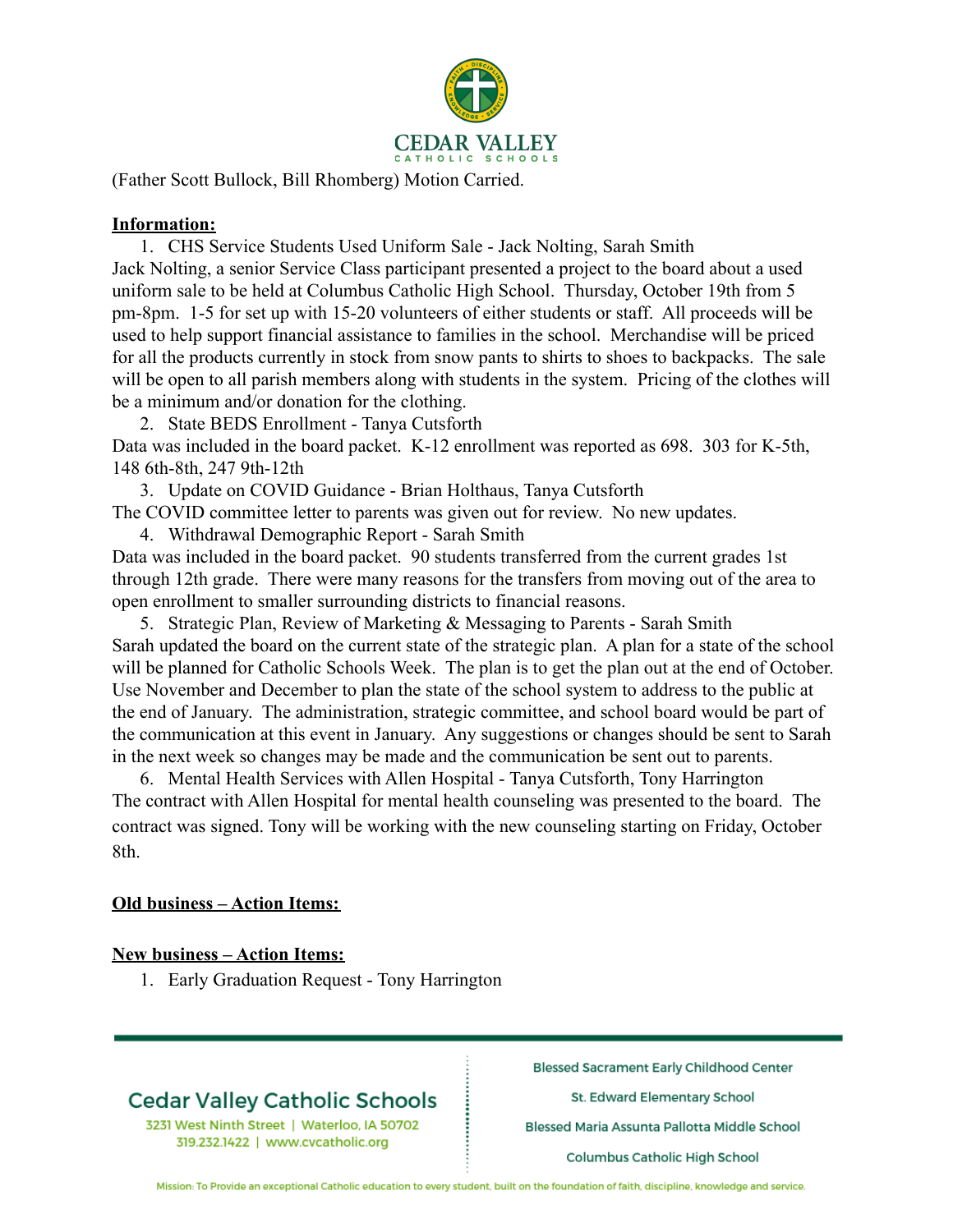

A motion was made to approve an early graduation request for Eli Hoffman for the 2021-2022 school year.

(Bill Rhomberg, Jeff Fitzpatrick) Motion carried.

#### 2. CHS Close Up Trip - Anna Kahle

A motion to approve the Out of State trip for Close Up for February 20-25, 2022. (Jake Schaefer, Greg Stammeyer) Motion carried.

3. Proxy for Fire Alarm System Upgrade at CHS - Tanya Cutsforth A motion to approve the fire alarm system update at Columbus Catholic High School to Hawkeye Alarm and not to exceed \$16,937.00. (Jake Schaefer, Jeff Fitzpatrick) Motion carried.

**In-service:** The Sacred Congregation for Cathoilc Education; Paragraph 1-4 **-** All

#### **Executive Session:**

A motion to move into executive session at 6:22 pm.

(Al Schott, Father Scott Bullock) Motion carried.

A motion to move out of executive session at 7:00 pm.

(Father Bullock, Bill Rhomberg) Motion carried.

A motion to approve the administrative contract for Tony Harrington effective October 8th, 2021 for the remaining 2021-2022 school year.

(Bill Rhomberg, Jeff Fitzpatrick) Motion carried.

A motion to move into executive session at 7:02 pm.

Motion carried.

A motion to move out of executive session at 7:35 pm.

Motion carried.

#### **Adjournment:**

A Motion to adjourn the meeting was made at 7:36 pm. () Motion carried.

#### **Next meeting:**

Thursday, November 04, 2021 - 5:30 PM

### **Cedar Valley Catholic Schools**

3231 West Ninth Street | Waterloo, IA 50702 319.232.1422 | www.cvcatholic.org

**Blessed Sacrament Early Childhood Center** 

St. Edward Elementary School

Blessed Maria Assunta Pallotta Middle School

Columbus Catholic High School

Mission: To Provide an exceptional Catholic education to every student, built on the foundation of faith, discipline, knowledge and service.